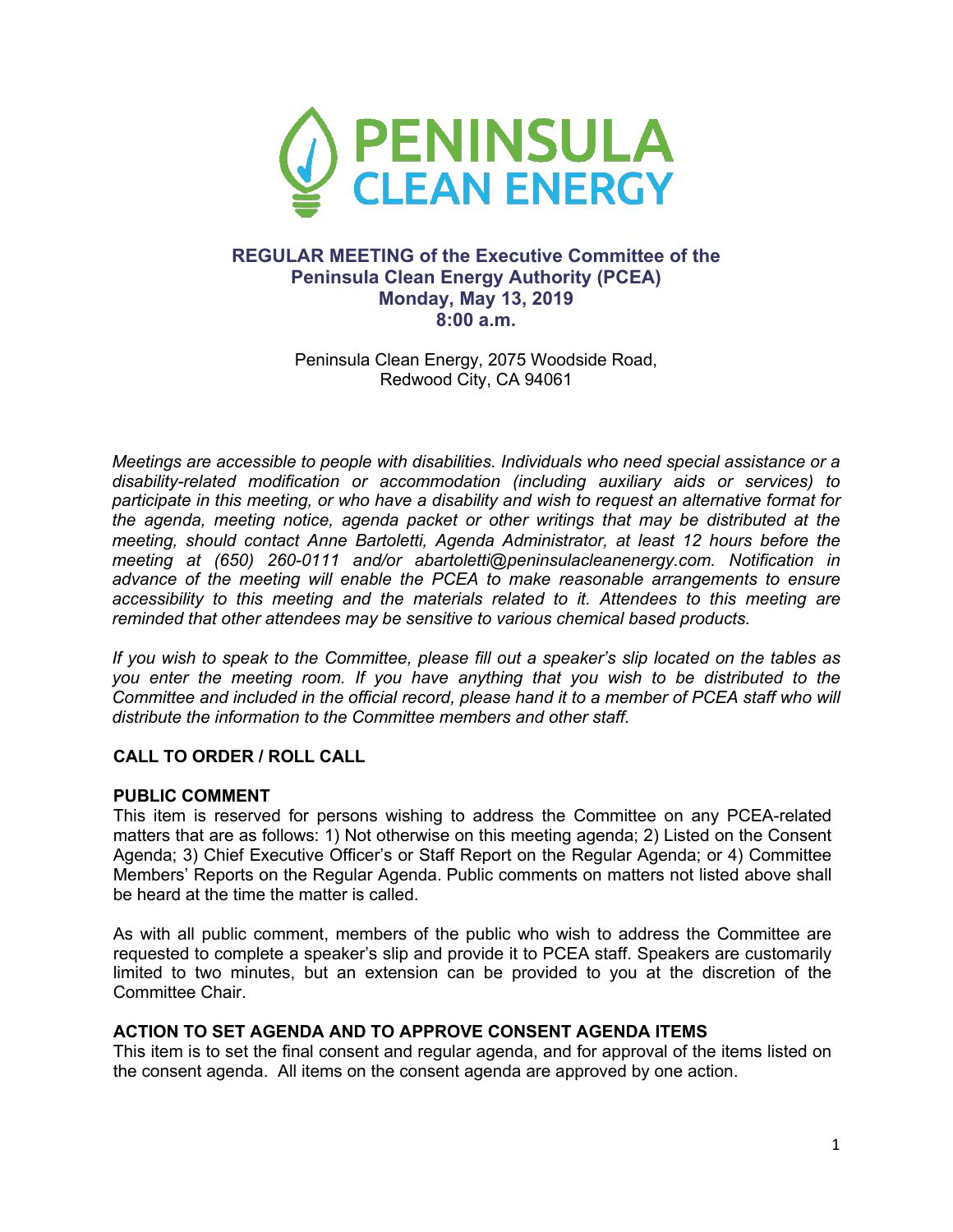# **REGULAR AGENDA**

- 1. Chair Report (Discussion)
- 2. CEO Report (Discussion)
- 3. Review Joint CCA Cost-Sharing and Resource Adequacy Portfolio Management and Procurement Contracts (Discussion)
- 4. Review Load Stabilization Program (Discussion)
- 5. Fiscal Year 2019-2020 Budget Review (Discussion)
- 6. Committee Members' Reports (Discussion)

# **CONSENT AGENDA**

7. Approval of the Minutes for the April 8, 2019 Meeting (Action)

Public records that relate to any item on the open session agenda for a regular board meeting are available for public inspection. Those records that are distributed less than 72 hours prior to the meeting are available for public inspection at the same time they are distributed to all members, or a majority of the members of the Board. The Board has designated the Peninsula Clean Energy office, located at 2075 Woodside Road, Redwood City, CA 94061, for the purpose of making those public records available for inspection. The documents are also available on the PCEA's Internet Web site. The website is located at: http://www.peninsulacleanenergy.com.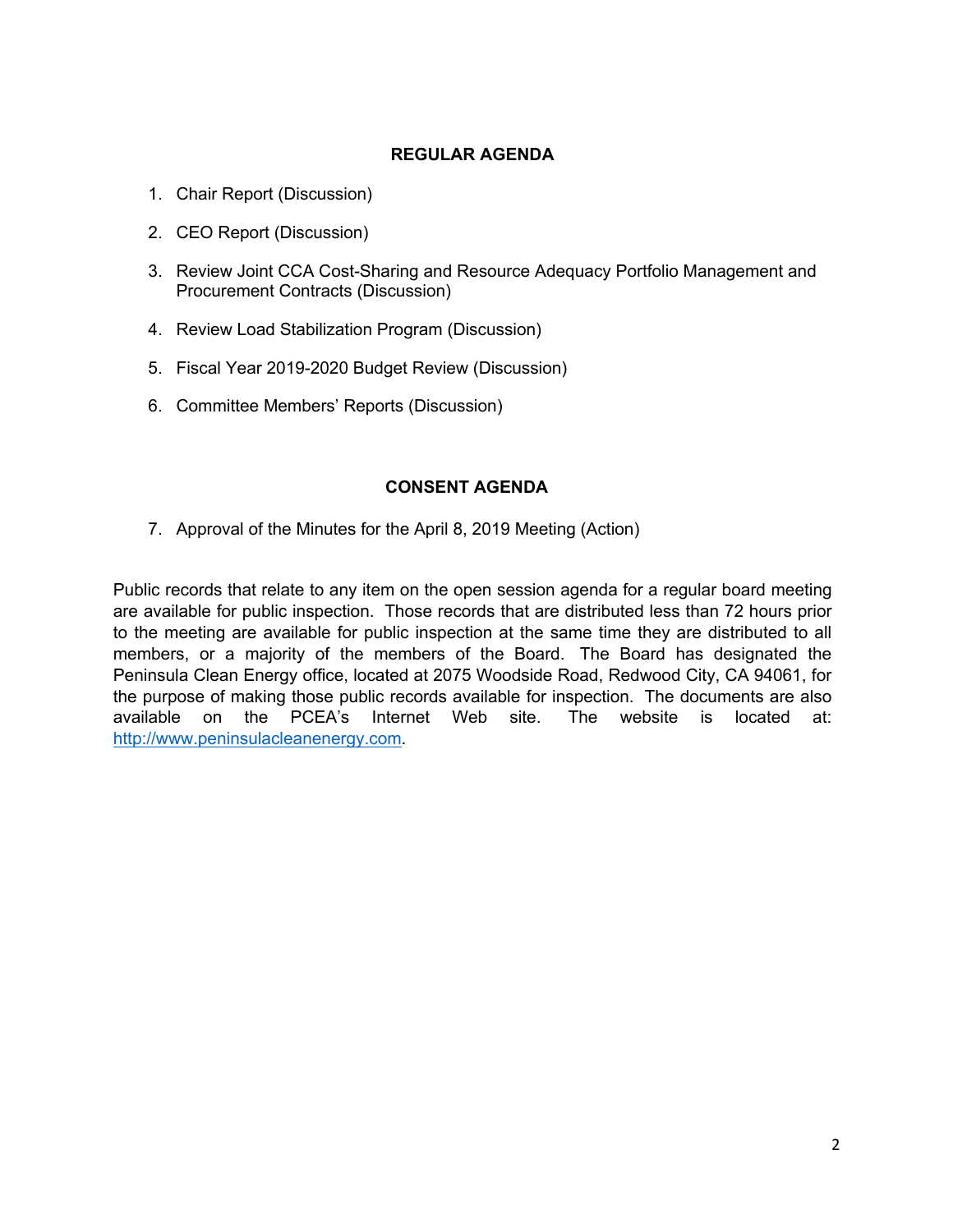

### **REGULAR MEETING of the Executive Committee of the Peninsula Clean Energy Authority (PCEA) Monday, April 8, 2019 MINUTES**

8:00 a.m.

Peninsula Clean Energy 2075 Woodside Road, Redwood City, CA 94061

#### **CALL TO ORDER**

Meeting was called to order at 8:06 a.m.

### **ROLL CALL**

| Present: | Dave Pine, County of San Mateo<br>Carole Groom, County of San Mateo<br>Jeff Aalfs, Town of Portola Valley, Chair<br>Rick DeGolia, Town of Atherton, Vice Chair<br>Donna Colson, City of Burlingame<br>Rick Bonilla, City of San Mateo |
|----------|---------------------------------------------------------------------------------------------------------------------------------------------------------------------------------------------------------------------------------------|
| Absent:  | Catherine Mahanpour, Foster City<br>Catherine Carlton, City of Menlo Park<br>Wayne Lee, City of Millbrae                                                                                                                              |
| Staff:   | Jan Pepper, CEO<br>Andy Stern, CFO<br>Rafael Reyes, Director of Energy Programs<br>Matthew Sanders, Deputy County Counsel<br>Anne Bartoletti, Board Clerk/Executive Assistant to the CEO                                              |

### **A quorum was established.**

# **PUBLIC COMMENT**

No public comment.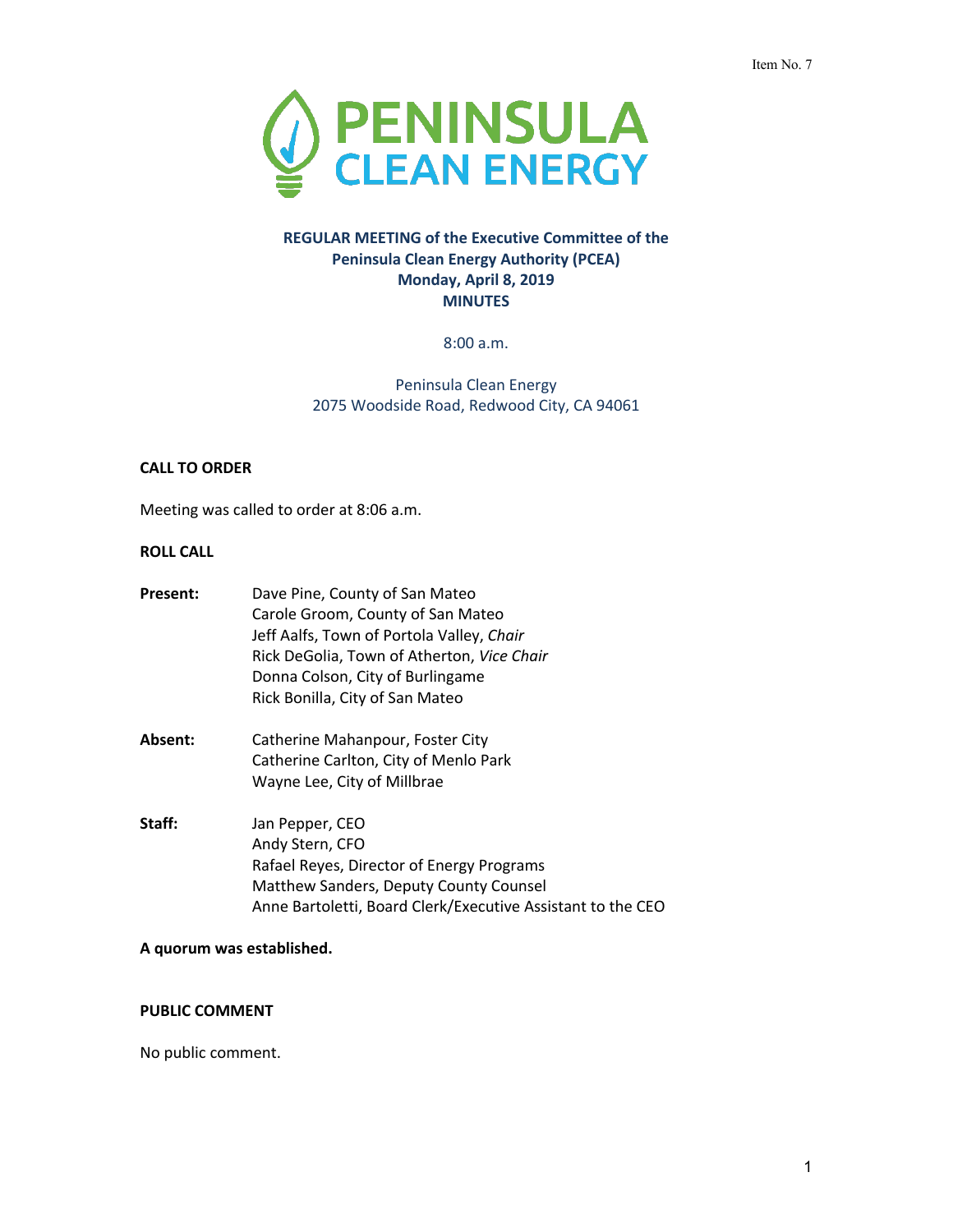### **ACTION TO SET AGENDA AND TO APPROVE CONSENT AGENDA ITEMS**

Motion Made / Seconded: Bonilla / DeGolia

**Motion passed unanimously 5-0 (Absent: Pine, Mahanpour, Carlton, Lee)**

#### **REGULAR AGENDA**

### **1. CHAIR REPORT**

No report.

### **2. CEO REPORT**

Chief Executive Officer Jan Pepper reported that on March 21 she, Rick DeGolia, and Rick Bonilla, met key contacts in Merced about their interest in CCAs (Community Choice Aggregation), and that additional meetings will be scheduled in April. She reported that PCE staff and Rick Bonilla participated in CalCCA's (California Community Choice Association) Capitol Day on April 3.

Jan reported that Cyclops was selected in response to PCE's Marketing RFP (Request for Proposal), and that the Marketing Ad Hoc Committee will meet with Cyclops staff on April 12. Jan reported that PCE continues working with representatives from multiple organizations, the County, and cities, in the development of building Reach Codes. She reported that an update on Reach Codes will be presented at the April Board meeting.

#### **3. REVIEW CURRENT INSURANCE COVERAGE AND NEW INSURANCE COVERAGE OPTIONS**

Chief Financial Officer Andy Stern reviewed PCE's current insurance coverage and outlined insurance needs not currently covered. Andy reported that he engaged ABD Insurance & Financial Services to review PCE's insurance coverage, potential risk areas, and make recommendations.

Andy introduced Peter Daly, Senior Vice President and Founding Principal of ABD, who reviewed insurance coverage options, and recommended additional insurance coverage for PCE. Executive Committee members discussed the insurance coverage recommendations and agreed that the recommendation for new insurance coverage should be added to the Board agenda for the April meeting.

#### **4. REVIEW NEW EV DEALER INCENTIVE PROGRAM**

Rafael Reyes—Director of Energy Programs—reported that the new EV (Electric Vehicle) dealer incentive program will be similar to the 2018 program with a rebate going to the